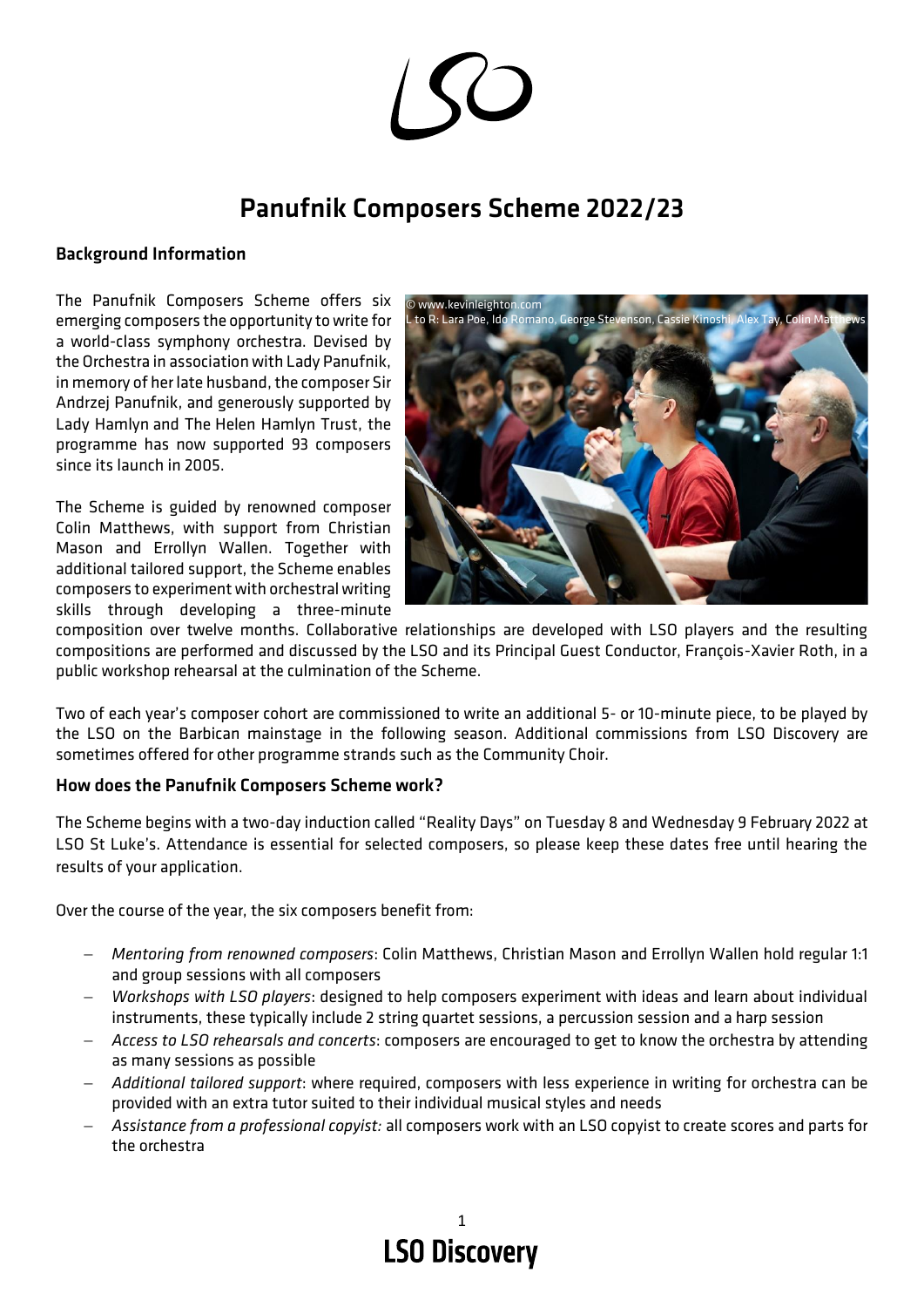

The Scheme culminates in a public workshop on 30 May 2023, during which a three-minute work by each composer will be rehearsed by conductor François-Xavier Roth and the London Symphony Orchestra at LSO St Luke's.

# **Am I eligible?**

The Scheme welcomes applications from composers with a diverse range of musical approaches and backgrounds who are interested in writing for full symphony orchestra, but have never had a work performed in concert by a professional orchestra before.

We are particularly interested in applications from composers from historically under-represented groups such as minority ethnic composers, women composers, disabled composers and composers from non-classical musical backgrounds who would like to learn to write for a classical symphony orchestra.

In addition, applicants must:

- − Be over 18
- − Have the right to reside in the UK, and be based in the UK for the duration of the scheme (ending May 2023)
- Not be on another LSO composer scheme and have sufficient time to dedicate to the opportunity
- − Never have had a work performed in concert by a professional symphony orchestra (previous experience working with instrumental ensembles is beneficial, but not essential)

The LSO supports Sound and Music's Fair Access Principles, a code of best practice for running successful, open and inclusive artist development programmes, competitions and awards for composers.

#### Are expenses provided?

Each composer receives a bursary of £1,000, and travel costs are available to those living outside London.

### Timeline

| Applications open                                               |
|-----------------------------------------------------------------|
| Applications close                                              |
| All applicants informed of results                              |
| 2022/23 Reality Days                                            |
| 2020/21 Panufnik Public Workshop                                |
| Development period including but not limited to: Workshops with |
| LSO Players, Mentoring, Access to LSO rehearsals and concerts   |
| LSO copyist generates parts with composers                      |
| 2022/23 Panufnik Public Workshop                                |
|                                                                 |

#### How are composers selected?

A selection panel made up of a diverse range of representatives from across the music sector (to include composers, an LSO Player Member and industry professionals) aims to select a group of six eligible composers demonstrating a wide range of musical approaches and styles, whilst looking for: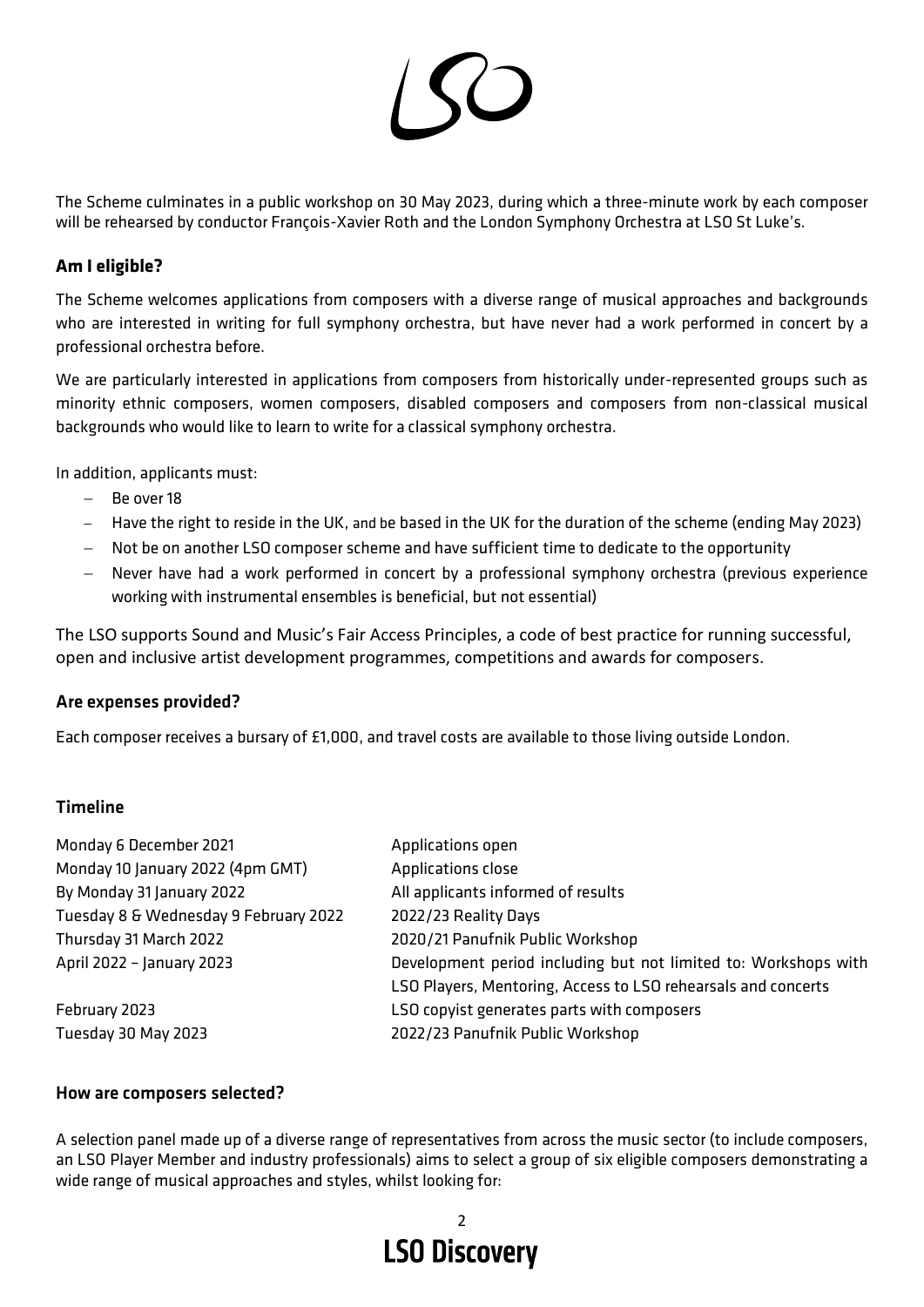

- − individual compositional voices with a high level of skill in writing notated work in contemporary classical or any other musical genre
- − composers with the potential to write a 3-minute full orchestral work for the public workshop
- − applicants who have not previously had a work performed in a concert by a professional orchestra

# How do I apply?

To apply, please visit<https://forms.office.com/r/mtA8n9Xtbt> from Mon 6 Dec 2021 and complete our application form by Mon 10 Jan 2022 (4pm GMT).

Along with basic contact and application tracking details, you will need to submit:

- 1  $\triangle$   $\cap$   $\vee$
- PDF (not to exceed 2 pages)
- 2. Two contrasting scores, ideally including one for large ensemble
	- PDF
	- **EXECO Discovery will produce A4 hard copies of both scores for selection purposes. Applicants** may choose to submit their own, provided copies are received by the above deadline – please contact Joyce Lam [\(joyce.lam@lso.co.uk\)](mailto:joyce.lam@lso.co.uk) if you interested in doing so
- 3. If available, links to stream online audio of the two works for which scores are submitted
	- URL links + passwords for 'private' links
- 4. Answer(s) to:
	- a) What are your current musical interests and how does that relate to the orchestra? We are interested in artistic concerns rather than career progression. (Max. 1000 characters)
	- b) OPTIONAL QUESTION: We are interested in making this opportunity available to the broadest range of applicants – above the provision outlined above, is there any additional support which could help you to realise a three-minute orchestral piece? (Max. 1000 characters)

We also ask that you fill in our online **Equal Opportunities Monitoring Form**. This is not used in the selection process and is kept in an anonymous format for monitoring purposes only.

# Contact details

If you have any questions about your eligibility or the application process, please contact:

Joyce Lam, Artist Development Projects Manager

- E: [joyce.lam@lso.co.uk](mailto:joyce.lam@lso.co.uk)
- T: 020 7382 2566

Sign up to LSO's Composer News mailing list: <https://r1.surveysandforms.com/3940g6ce-5433c23f>

# Data

We need to ask you a few details in order to process your application and for the purposes of your potential involvement in this LSO Discovery project. The LSO will securely hold and process the data provided to plan and deliver the best artistic and educational experiences and to ensure the safety of all participants. For further details on the way we handle personal data please read our Privacy Polic[y lso.co.uk/privacy.](https://lso.co.uk/privacy-policy-cookies.html)